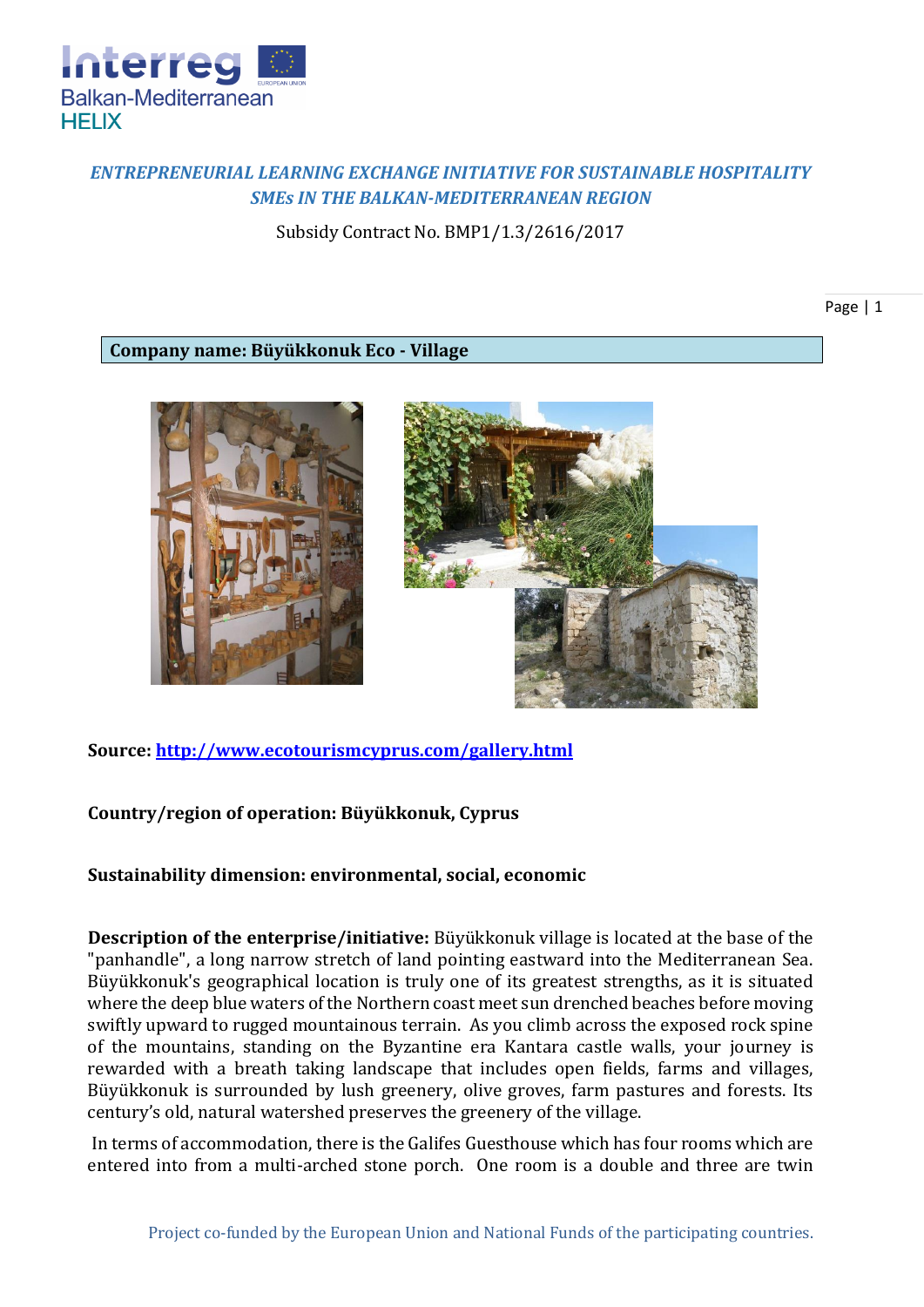

rooms. This porch is joined to a common living and dining room. The rooms are all decorated with carved chairs, tables, mirror frames, cupboard doors and shelves in traditional Cypriot designs and motifs, made by the guesthouse hostess herself. The use of the kitchen, with washing machine, is available on request. Wheelchair access is available.

milking or herding activities. They also pick figs in the summer and olives in the autumn, Page | 2 The Galifes Guesthouse family also keep a large herd of sheep in a farm on the edge of the village. They offer guests the opportunity to observe rural tasks, allowing them to join in visitors are very much welcome to join in. Bread making or cheese making activities can also be observed.

**Social/ community impact sought:** Protect intangible heritage such as Cypriot traditions, rituals, festive events, knowledge and skills associated with the production of traditional crafts and practices concerning nature. The aim being to ensure knowledge and skills are passed down from one generation to the next. This is so important for maintaining cultural diversity and also encourages a mutual respect for others way of life. Encouraging social cohesion which gives a sense of identity and responsibility, and also helps individuals feel part of the community and society at large.

**Stakeholders:** ecologically oriented tourist

**Approach applied:** preservation of cultural heritage and traditions

**Innovation applied:** a folklore dance group for youths and women, a theatre and choir group and an atelier for folklore traditional costume design and production have been established in order to be achieved the overall aim for preservation of cultural heritage and traditions

**Social impact and business results achieved**: The northern region of Cyprus is known for its traditional villages, where agricultural cycles still influence day to day life. Nestled in the foothills of the "Five Finger Mountain" range, the tiny village of Büyükkonuk (Komi Kebir) is a living example of traditional Cypriot life. Given the diversity of its historic, social, cultural and natural resource assets, Büyükkonuk is registered as part of the "Global Eco-Village Tourism Network".

**Financial situation / sustainability of the business model**: Eco - Tourism attracts ecologically and socially conscious travellers as it focuses on learning new ways of living without consuming the resources of future generations. When done properly, eco - tourism enhances the local population's cultural integrity as well as protects the fragile environment in which they live.

Eco - Tourism is defined as "responsible travel to natural areas, which conserves the environment and improves the welfare of the local people". Büyükkonuk is one of the most intriguing eco - tourism attractions in the region as it blends natural beauty with local